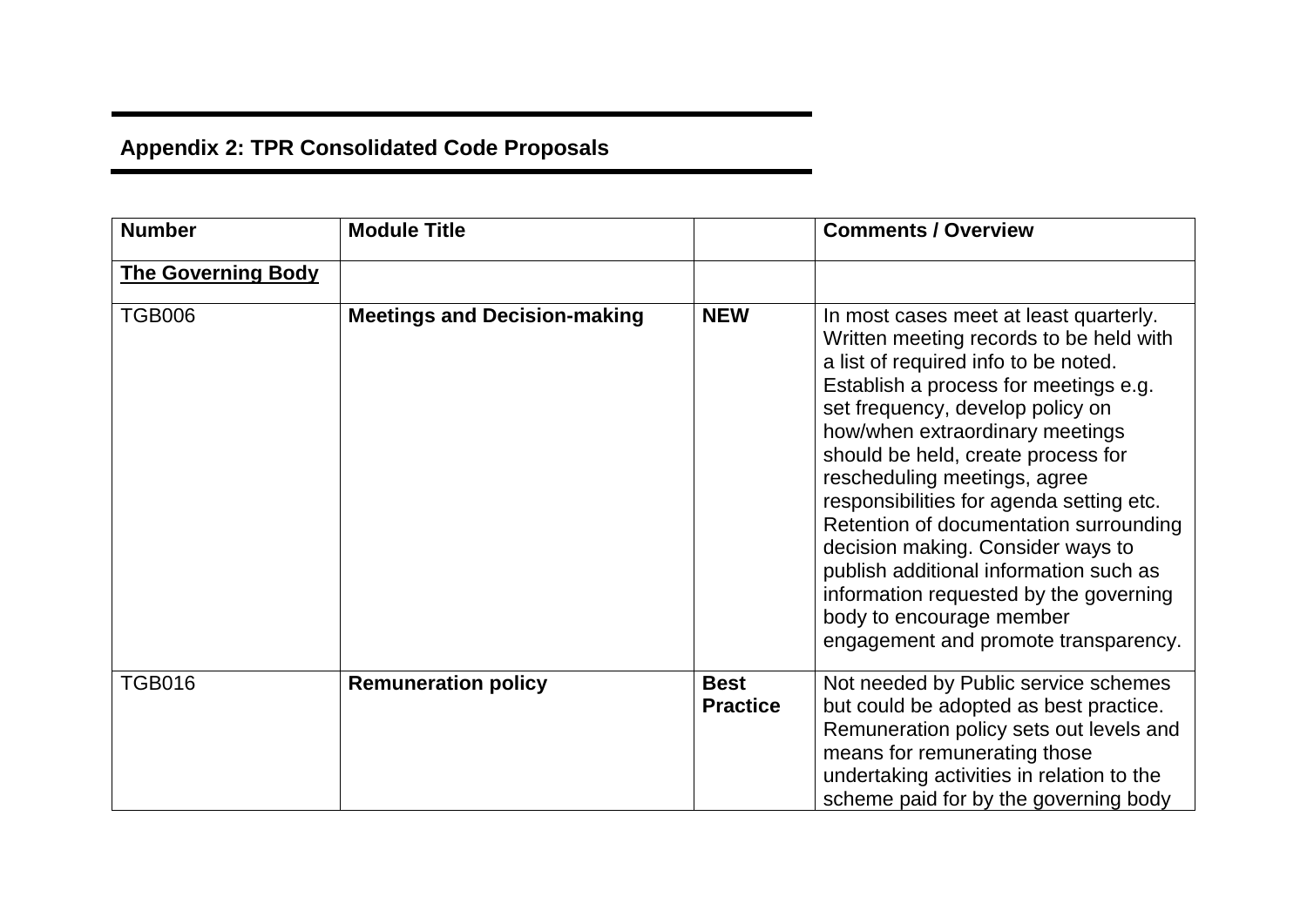|               |                                                   |            | and/or sponsoring employer. Need to<br>establish policy and keep written record.<br>Consider any outsourced service<br>provider including actuarial, legal<br>advisory and investment services.                                                                                                                                                                                                                                                                                                                                                                                                                                                                                                                                                                                                                                                                                                                                                       |
|---------------|---------------------------------------------------|------------|-------------------------------------------------------------------------------------------------------------------------------------------------------------------------------------------------------------------------------------------------------------------------------------------------------------------------------------------------------------------------------------------------------------------------------------------------------------------------------------------------------------------------------------------------------------------------------------------------------------------------------------------------------------------------------------------------------------------------------------------------------------------------------------------------------------------------------------------------------------------------------------------------------------------------------------------------------|
| <b>TGB010</b> | <b>Managing advisers and service</b><br>providers | <b>NEW</b> | Establish agreed and documented<br>policies for making appointments to the<br>scheme - review at least biannually.<br>Consider tender processes. Consider<br>degree of delegation. Review relevant<br>frameworks for specialist functions if<br>required. Carry out due dilgience prior to<br>appointments. Agree accountability and<br>performance indicators, escalation<br>points, process of recording decisions<br>etc. Consider data protection legislation<br>when sharing information. Be aware of<br>obligations, professional conduct rules<br>and whistleblowing requirements that<br>may be placed on some advisers.<br>Regularly assess performance against<br>agrees KPIs and set objectives.<br>Periodically review the market of service<br>providers. Develop a process to ensure<br>that improvements are made where<br>poor service is identiifed. Plan<br>effectively for replacing or transitioning<br>to new service providers. |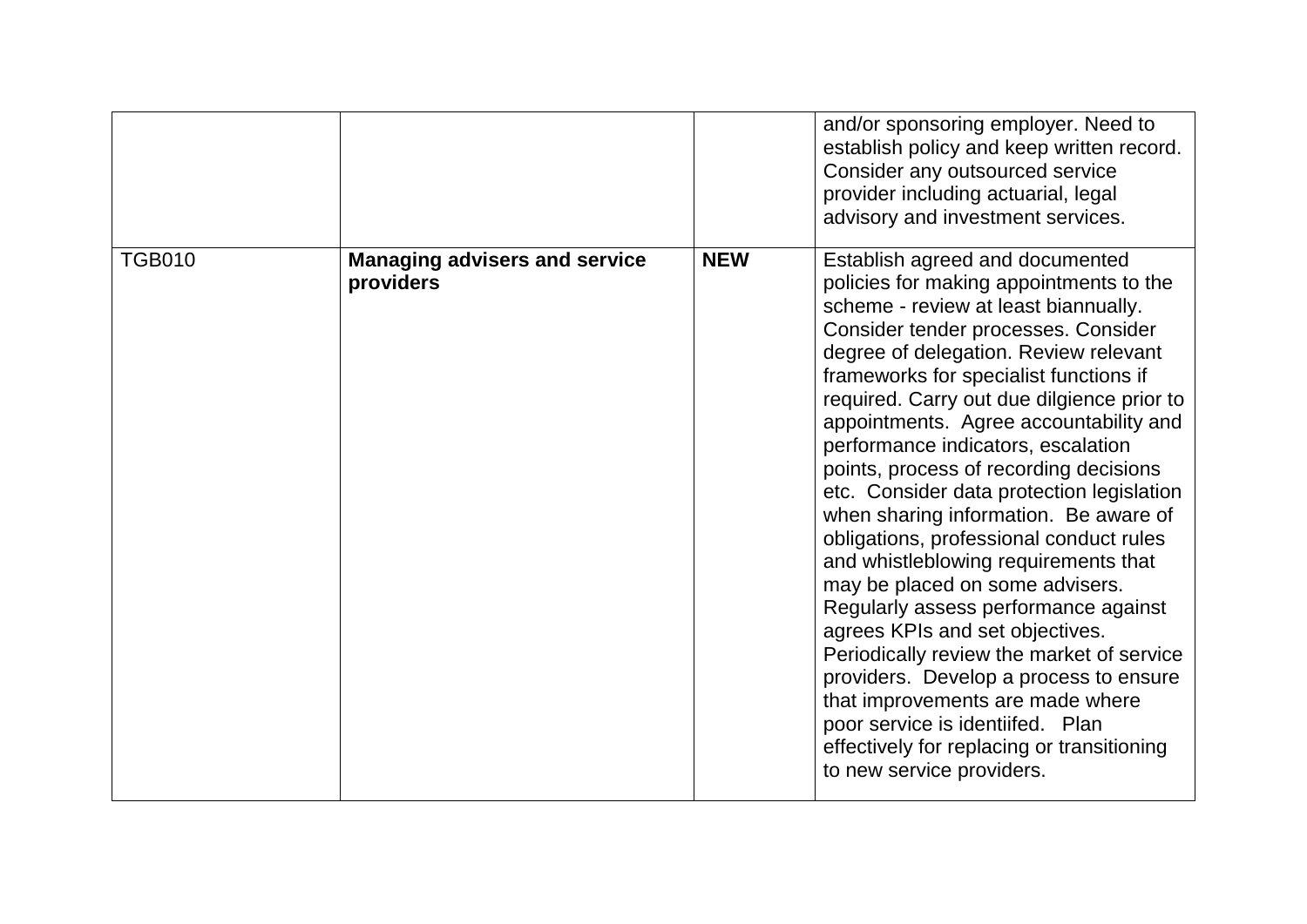| <b>TGB033</b>                   | Assurance of governance and<br><b>Internal controls</b> | <b>Existing</b>                | New material on assurance - statutory<br>external audit undertaken only provides<br>assurance on financial elements but<br>cannot provide assurance on member<br>benefits for example. Adequate internal<br>controls i.e Internal Audit will help with<br>this.                                                                                                                        |
|---------------------------------|---------------------------------------------------------|--------------------------------|----------------------------------------------------------------------------------------------------------------------------------------------------------------------------------------------------------------------------------------------------------------------------------------------------------------------------------------------------------------------------------------|
| <b>TGB022</b>                   | <b>Continuity Planning</b>                              | <b>Best</b><br><b>Practice</b> | Best practice to have a BCP in place<br>should there be a disruption to the<br>activities of the scheme. Scheme<br>should seek to ensure continuity and<br>regularity in the performance of the<br>scheme.                                                                                                                                                                             |
| <b>Funding on</b><br>investment |                                                         |                                |                                                                                                                                                                                                                                                                                                                                                                                        |
| <b>FAI001</b>                   | <b>Investment governance</b>                            | <b>BP</b>                      | Not required in legislation but LGPS<br>scheme managers should approach<br>investment governance in the same<br>way. Ensure scheme manager and<br>those involved in investment decisions<br>have required skills & knowledge.<br>Appoint suitably qualified advisers.<br>Produce statement of investment<br>principles (FSS? ISS?) Docment<br>objectives, role and responsibilities of |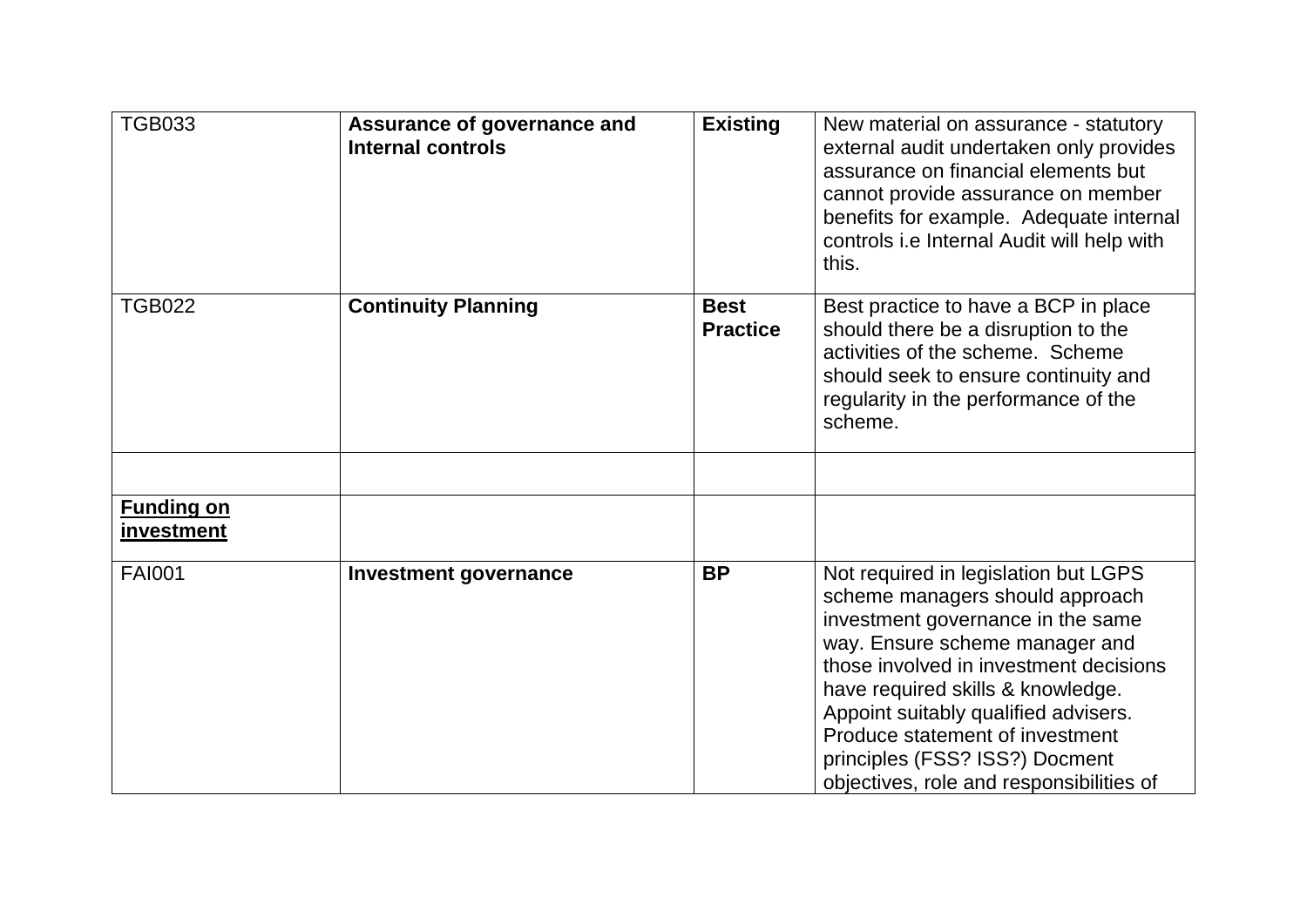|                |                              |            | those involved in decision making.<br>Assess investment performace at least<br>quarterly. Ensure there is sufficient<br>expertise to challenge any advice given.<br>Formally consider performance of<br>investment managers/advice providers<br>trienally and act on any issues identified.                                                                                                                                                                                                          |
|----------------|------------------------------|------------|------------------------------------------------------------------------------------------------------------------------------------------------------------------------------------------------------------------------------------------------------------------------------------------------------------------------------------------------------------------------------------------------------------------------------------------------------------------------------------------------------|
| <b>FAI005</b>  | <b>Investment monitoring</b> | <b>BP</b>  | Not required in legislation but LGPS<br>scheme managers should approach<br>investment governance in the same<br>way. Governing bodies should be<br>confident that investment governance is<br>carried out in accordance with legal<br>obligations, with scheme members best<br>interests in mind, and by people with the<br>right expertise. Governing bodies<br>should have procedures in place to<br>monitor scheme investent and<br>performance, and set expectations for<br>investment managers. |
|                |                              |            |                                                                                                                                                                                                                                                                                                                                                                                                                                                                                                      |
| Administration |                              |            |                                                                                                                                                                                                                                                                                                                                                                                                                                                                                                      |
| <b>ADM001</b>  | <b>Adminstration</b>         | <b>NEW</b> | Scheme managers are required under<br>legisaltion to establish and operate<br>internal controls which adequate to<br>ensure the scheme is administered and                                                                                                                                                                                                                                                                                                                                           |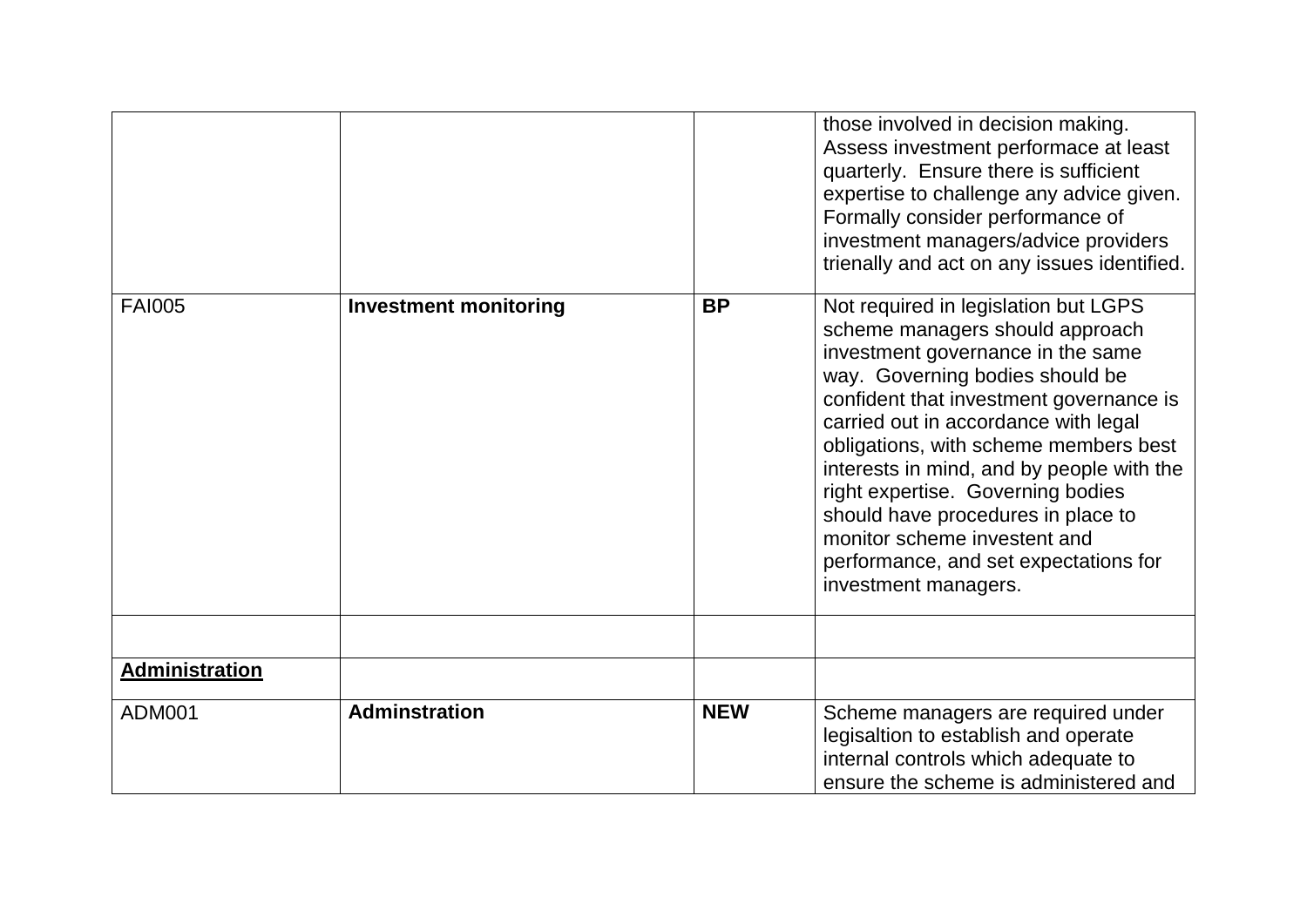|               |                           |            | managed in accordance with the<br>scheme regualtions. Maintain<br>sufficient scheme knowledge,<br>understand administrator<br>responsibilities. Include administration<br>as a regular agenda item on meetings.<br>Develop long term admin strategy.<br>Maintain proper administration, monitor<br>and reviewing reports and challenging<br>where appropriate, have a BCP.                                                                                                                                                                                                                                                                                                                                                                         |
|---------------|---------------------------|------------|----------------------------------------------------------------------------------------------------------------------------------------------------------------------------------------------------------------------------------------------------------------------------------------------------------------------------------------------------------------------------------------------------------------------------------------------------------------------------------------------------------------------------------------------------------------------------------------------------------------------------------------------------------------------------------------------------------------------------------------------------|
| <b>ADM002</b> | <b>Financial Controls</b> | <b>NEW</b> | Scheme managers are required under<br>legisaltion to establish and operate<br>internal controls which adequate to<br>ensure the scheme is administered and<br>managed in accordance with the<br>scheme regualations. Understand the<br>procedures and controls the<br>adminstrator operates to ensure that<br>financial transactions are processed<br>promptly and accurately. Annually<br>review all processes and systems<br>related to financial transactions and<br>improve where necessary. Have<br>expected SLAs in place and monitor<br>performance against these. Ensure<br>comms with employers is maintained so<br>that necessary information is shared<br>timely and accurately. Ensure that<br>finance data is processed accurately so |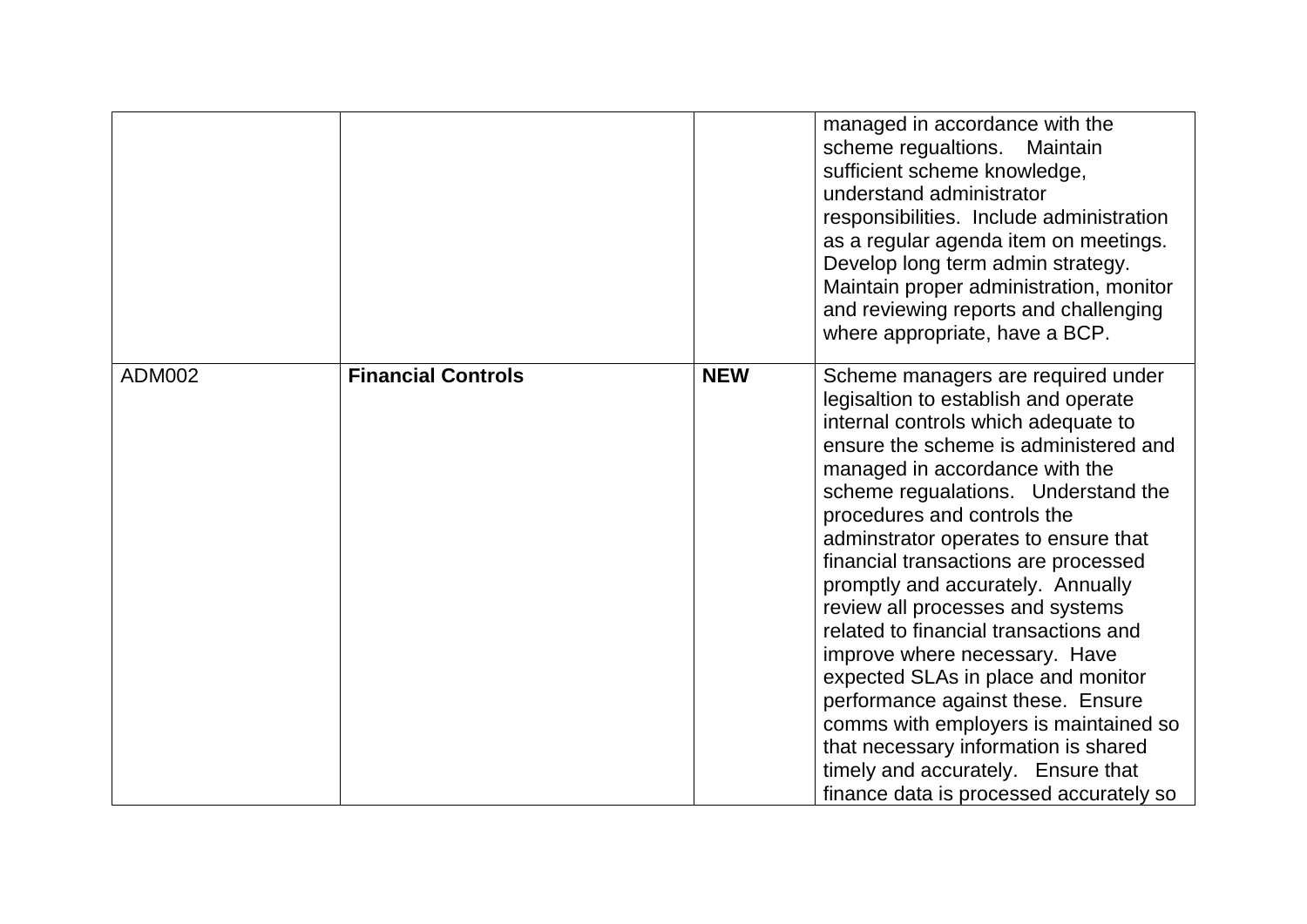|               |                        |            | that core transactions can be processed<br>accurately.                                                                                                                                                                                                                                                                                                                                                                                                                          |
|---------------|------------------------|------------|---------------------------------------------------------------------------------------------------------------------------------------------------------------------------------------------------------------------------------------------------------------------------------------------------------------------------------------------------------------------------------------------------------------------------------------------------------------------------------|
| <b>ADM014</b> | <b>Transfers</b>       | <b>NEW</b> | Governing bodies should ensure that<br>they have the necessary administrative<br>procedures in place to deal with transfer<br>requests without undue delay.                                                                                                                                                                                                                                                                                                                     |
| ADM003        | <b>Scheme Records</b>  | <b>NEW</b> | Maintain complete and accurate<br>records. Establish and operate internal<br>controls which are adequate for the<br>purpose of securing that the scheme is<br>administered and managed in<br>accordance with scheme rules.                                                                                                                                                                                                                                                      |
| <b>ADM006</b> | <b>Data Monitoring</b> | <b>NEW</b> | Records must be maintained. Scheme<br>managers should establish and operate<br>internal controls securing this. Monitor<br>data regularly, ensuring its complete<br>and accurate. Ensure info is received<br>regarding material errors. Plan for<br>improving data where necessary and<br>monitor this. Reconcile member records<br>with info held by the employer.<br>Reconcile scheme membership<br>regularly. Assess the need for data<br>review at least annually including |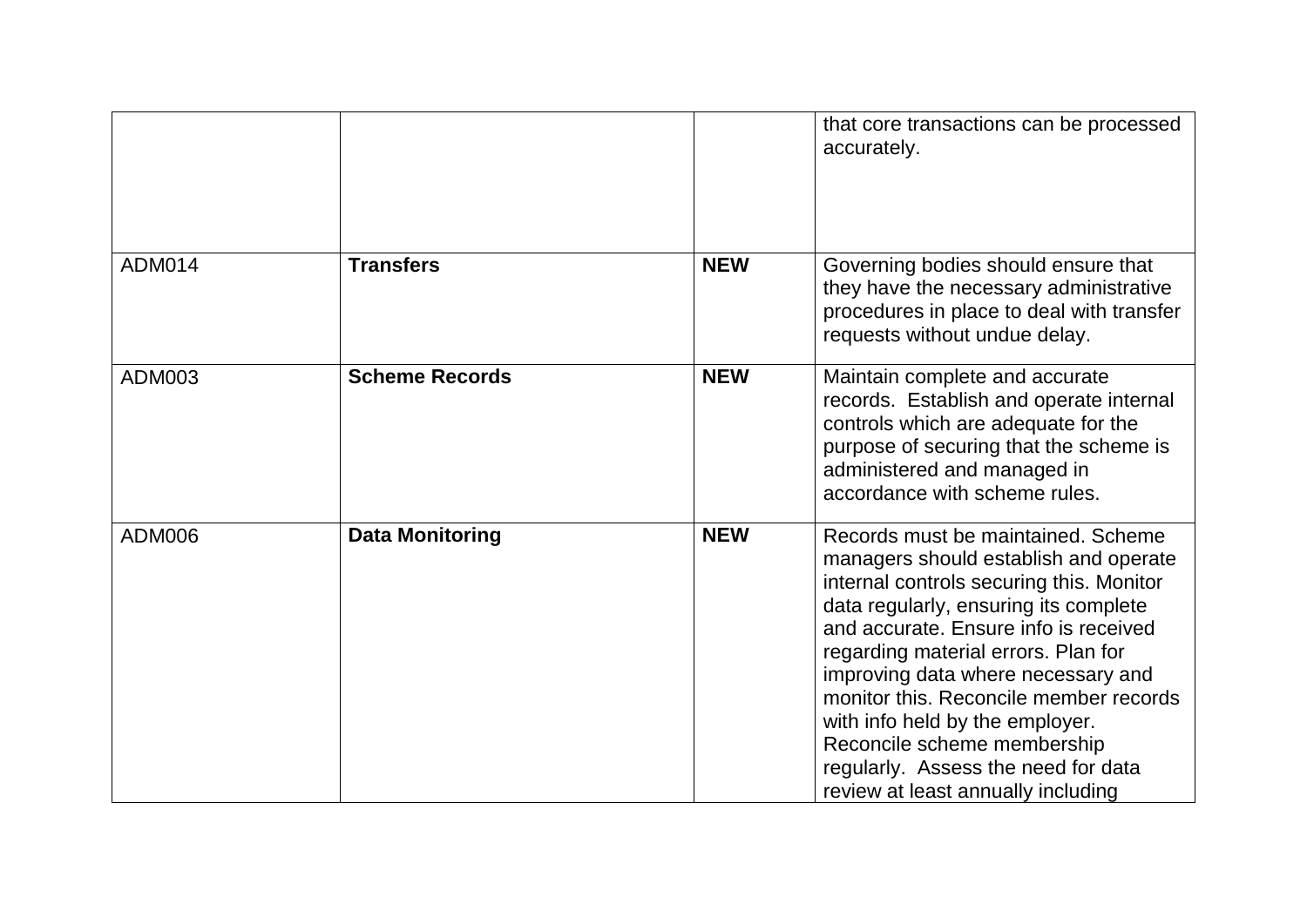|         |                                  |            | common and scheme data. Ensure<br>processes meet the requirements of<br>data protection legislation. Understand<br>obligations of data protection law.                                                                                                                                                                                                                                                                                                                                                                                                                                                                             |
|---------|----------------------------------|------------|------------------------------------------------------------------------------------------------------------------------------------------------------------------------------------------------------------------------------------------------------------------------------------------------------------------------------------------------------------------------------------------------------------------------------------------------------------------------------------------------------------------------------------------------------------------------------------------------------------------------------------|
| ADM0015 | <b>Maintenance of IT systems</b> | <b>NEW</b> | Maintain appropriate IT systems, which<br>are reviewed and maintained regularly<br>with processes for transmission of<br>information. ICT systems should be<br>able to meet scheme's need and legal<br>requirements. Service providers should<br>be able to demonstrate that they meet<br>expectations of TPR. Ensure cyber<br>security measures are in place. Record<br>planned and executed changes to<br>systems. Written policy on maintaining,<br>upgrading and replacing hardware<br>which shold be able to meet the current<br>and anticipated system requirements.<br>Manage planned and future admin<br>software updates. |
| ADM0016 | <b>Cyber controls</b>            | <b>NEW</b> | Governing bodies should take steps to<br>reduce the risk of cyber incidents<br>occuring and appropriately manage any<br>incidents that arise. Properly<br>functioning cyber controls will assist in<br>complying with data protection<br>legislation. Scheme managers should<br>establish and operate adequate internal                                                                                                                                                                                                                                                                                                            |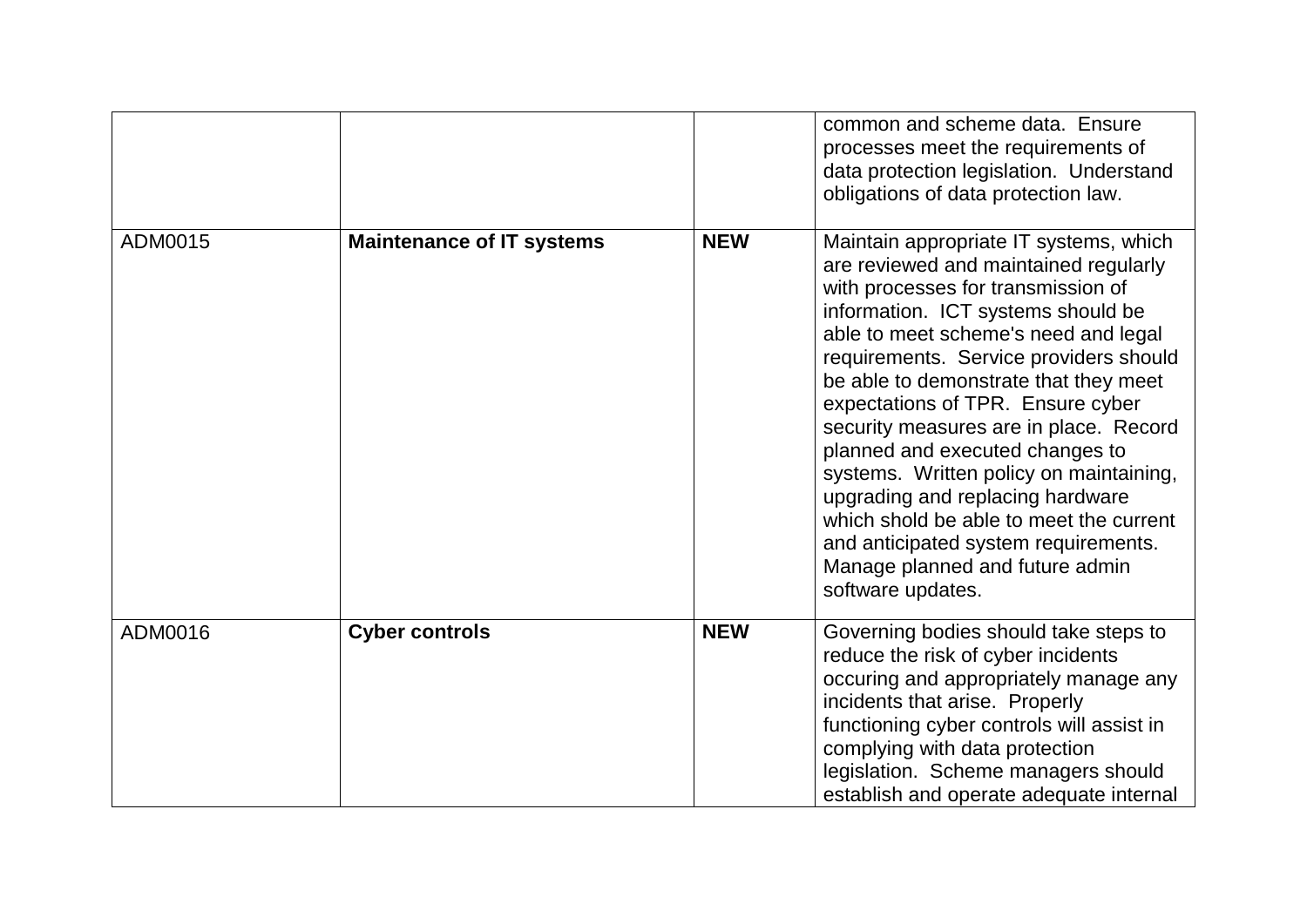| <b>Communications and</b><br>disclosure<br><b>CAD001</b> | <b>General Principles for member</b><br>communications | <b>NEW</b> | Ensure controls are in place .i.e anti-<br>malware, anti-virus applications etc.<br>Ensure systems and data are backed up<br>regularly. Have policies in place for the<br>use of devices for remote and home<br>working. Maintin acyber incident<br>response plan.<br>Guidelines as to how, when, what<br>information is passed to members and                                                                                                                                                                                                     |
|----------------------------------------------------------|--------------------------------------------------------|------------|----------------------------------------------------------------------------------------------------------------------------------------------------------------------------------------------------------------------------------------------------------------------------------------------------------------------------------------------------------------------------------------------------------------------------------------------------------------------------------------------------------------------------------------------------|
|                                                          |                                                        |            | controls to reduce cyber risk. Ensure<br>governing body has knowledge and<br>understanding of cyber risk.<br>Understand the need for confidentiality,<br>integity and availability of the systems<br>and services processing personal data.<br>Ensure cyber risk is listed in the risk<br>register and reviewed regularly. Assess<br>at intervals the vulnerability of the<br>scheme's key functions, systems and<br>assets and service providers to this risk.<br>Consider specialist skills and expertise<br>to understand and manage this risk. |